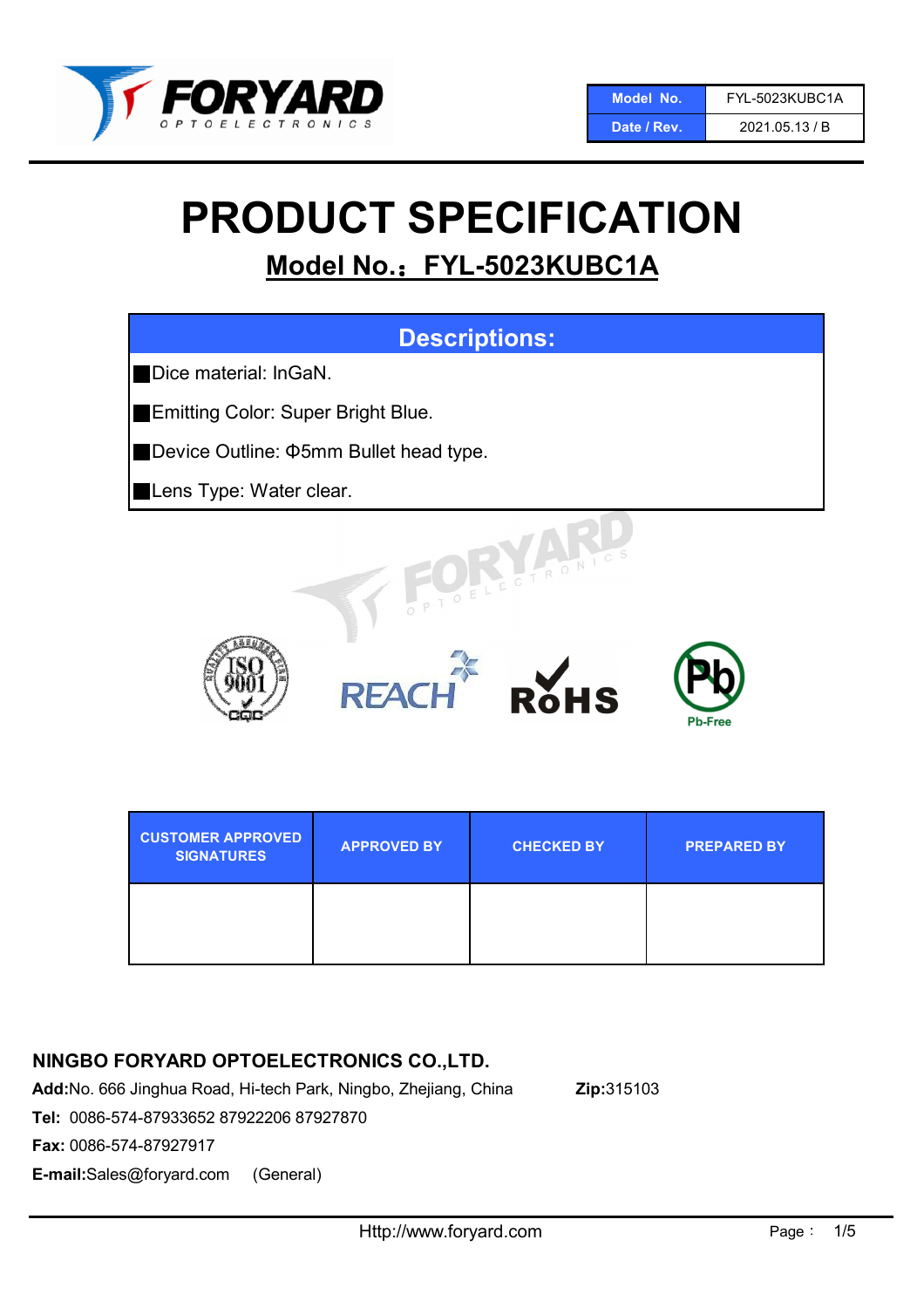

| Model No. | FYL-5023KUBC1A |
|-----------|----------------|
|           |                |

Date / Rev. 2021.05.13 / B

#### Model No.: FYL-5023KUBC1A

#### ■ Features

- 1.Low power consumption.
- 2.High efficiency.
- 3.General purpose leads.
- 4.High intensity.
- 5.RoHs compliant.

## ■ Package configuration



#### Notes:

- 1. All dimensions are millimeters (inches)
- 2. Tolerance is ±0.25mm(.010") unless otherwise noted.
- 3. The specifications, characteristics and technical data described in the datasheet are subject to change without prior notice.
- 4.The drawing is different from the actual one, please refer to the sample.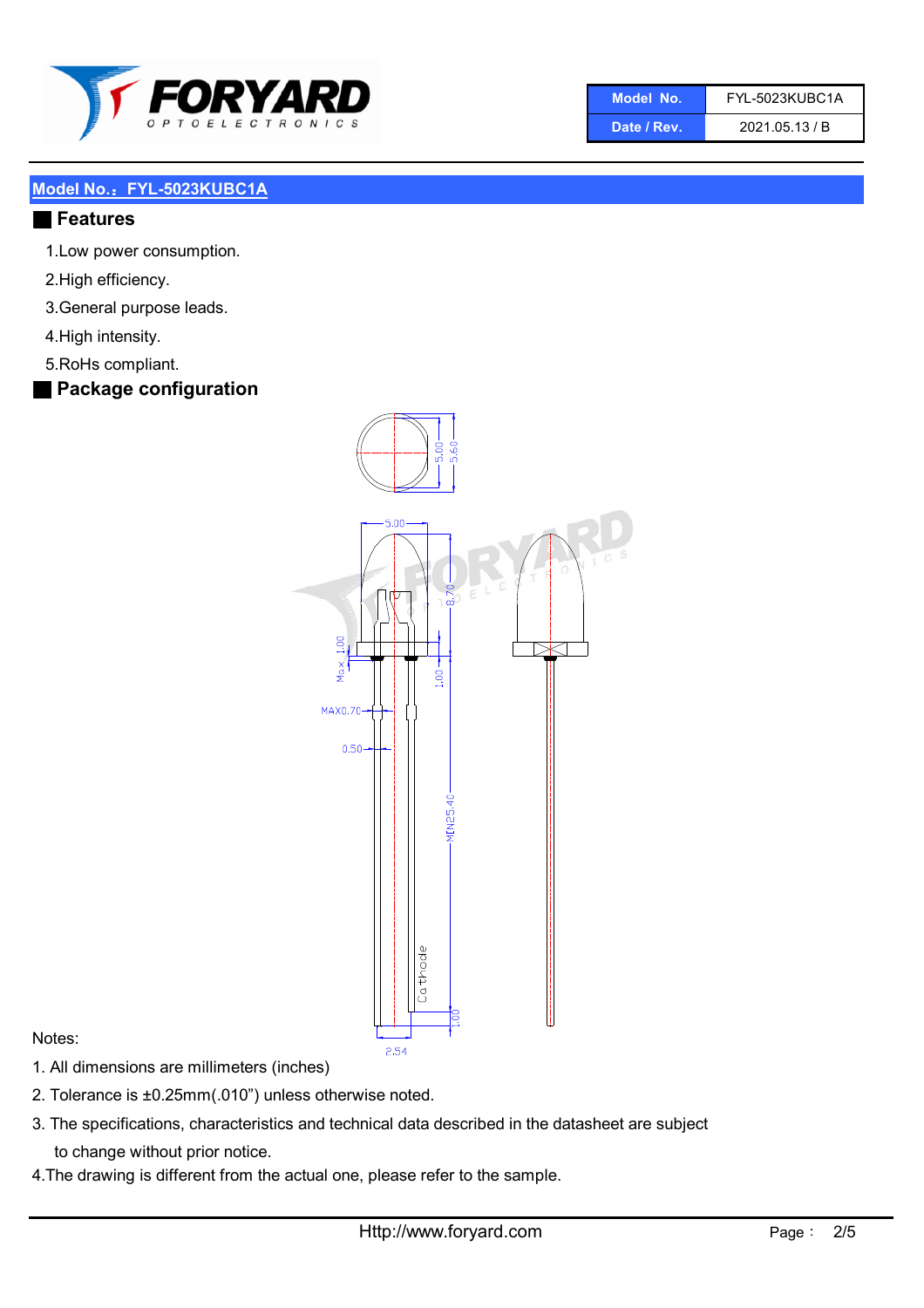

| 'Model No.  | FYL-5023KUBC1A |
|-------------|----------------|
| Date / Rev. | 2021.05.13 / B |

#### Model No.: FYL-5023KUBC1A

## ■ Absolute Maximun Ratings(Ta=25°C)

| Parameter                                                 | MAX.               | Unit                                 |  |
|-----------------------------------------------------------|--------------------|--------------------------------------|--|
| <b>Power Dissipation</b>                                  | 100                | mW                                   |  |
| Peak Forward Current (1/10 Duty Cycle, 0.1ms Pulse Width) | 100                | mA                                   |  |
| <b>Continuous Forward Current</b>                         | 30                 | mA                                   |  |
| Derating Linear From 50°C                                 | 0.4                | $mA$ <sup><math>\circ</math></sup> C |  |
| Reverse Voltage                                           | 5                  | V                                    |  |
| <b>Operating Temperature Range</b>                        |                    | -40 $\degree$ to +85 $\degree$ C     |  |
| Storage Temperature Range                                 | -40°C to +100°C    |                                      |  |
| Lead Soldering Temperature[4mm(.157") From Body]          | 260℃ for 5 Seconds |                                      |  |

#### ■ Typical Electrical &Optical Charcteristics(Ta=25°C)

| Parameter                       | Symbol                  | Min. | Typ.            | Max.  | <b>Unit</b> | <b>Test Condition</b> |
|---------------------------------|-------------------------|------|-----------------|-------|-------------|-----------------------|
| Luminous Intensity              | Ιv                      | 4750 | 7500            | 10800 | mcd         |                       |
| <b>Viewing Angle</b>            | $2\theta_{1/2}$         |      | 10 <sup>°</sup> | ---   | Deg         |                       |
| <b>Peak Emission Wavelength</b> | $\lambda p$             | ---  | 470             | $- -$ | nm          | $IF = 20mA$           |
| <b>Dominant Wavelength</b>      | λd                      | 461  | 467             | 473   | nm          |                       |
| <b>Spectral Line Half-Width</b> | $\triangle \lambda$     | ---  | 30              | $- -$ | nm          |                       |
| <b>Forward Voltage</b>          | $\mathsf{V}_\mathsf{F}$ | 2.6  | 3               | 3.4   | v           |                       |
| <b>Reverse Current</b>          | <sup>I</sup> R          |      | ---             | 10    | μA          | VR=5V                 |

Note:

1.Luminous Intensity is based on the Foryard standards.

2.Pay attention about static for InGaN

■Luminous Intensity Guide (Unit: mcd) @IF=20mA

| tode                     | N22       | N23       | N <sub>24</sub> | N <sub>25</sub> |
|--------------------------|-----------|-----------|-----------------|-----------------|
| 'Luminous Intensity(mcd) | 4750~6000 | 6000~7500 | 7500~9000       | 9000~10800      |

Tolerance of measurement of luminous intensity is ±15%

■Dominate Wavelength Guide (Unit: nm) @IF=20mA

| Code                    | B3          | B4      | B5      | B6      |
|-------------------------|-------------|---------|---------|---------|
| Dominate Wavelength(nm) | $461 - 464$ | 464~467 | 467~470 | 470~473 |

Tolerance for each Dominate Wavelength bin is ±1nm

■ Forward Voltage Guide (Unit: V) @IF=20mA

| Codel              | V6          | V <sub>7</sub> | V8          | V9          |
|--------------------|-------------|----------------|-------------|-------------|
| Forward Voltage(V) | $2.6 - 2.8$ | $2.8 - 3.0$    | $3.0 - 3.2$ | $3.2 - 3.4$ |

Tolerance of measurement of forward voltage is ±0.1V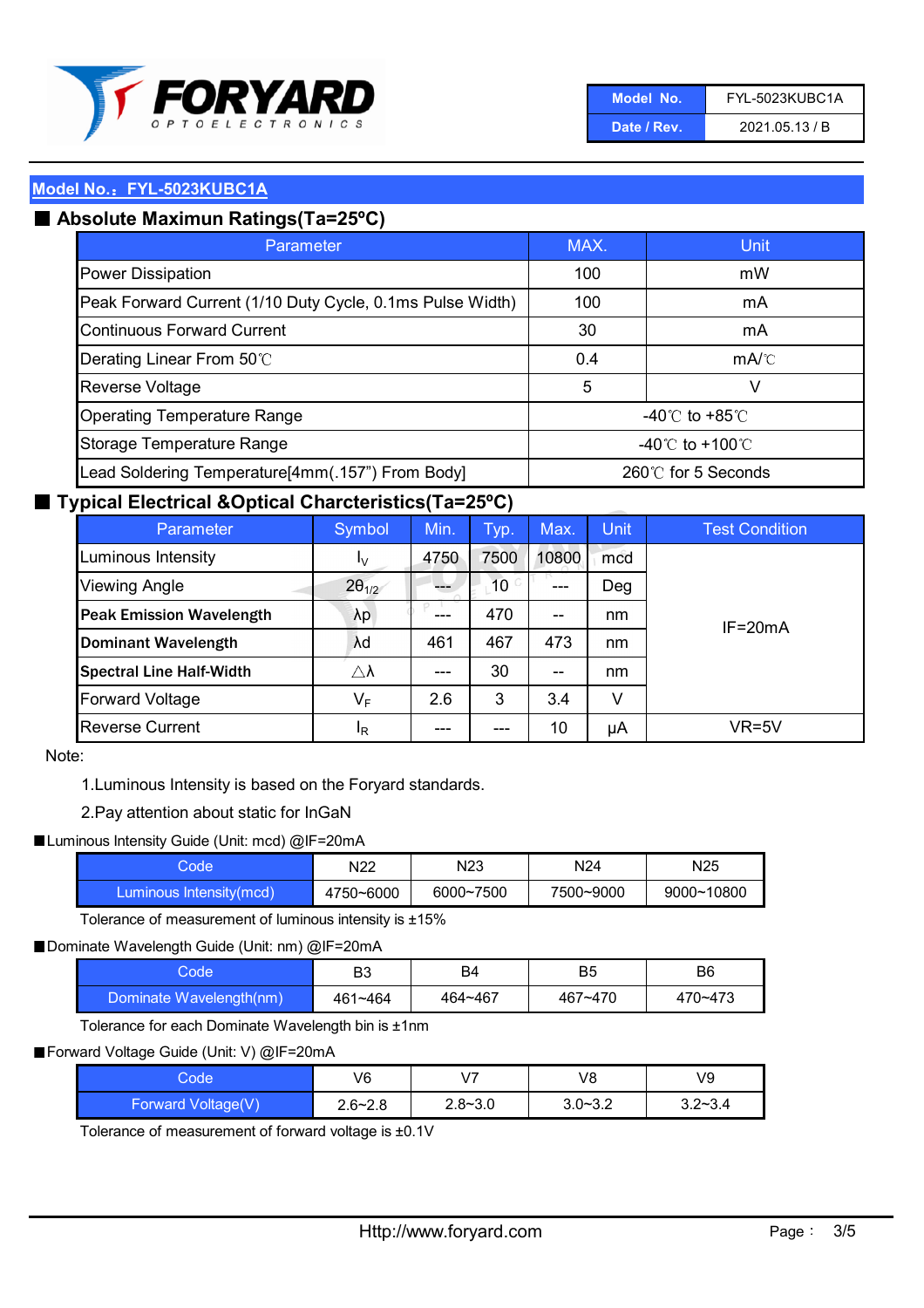

## Model No.: FYL-5023KUBC1A

## ■ Typical Eletrical/Optical Characteristics Curves(Ta=25°C Unless Otherwise Noted)



■ Radiation pattern